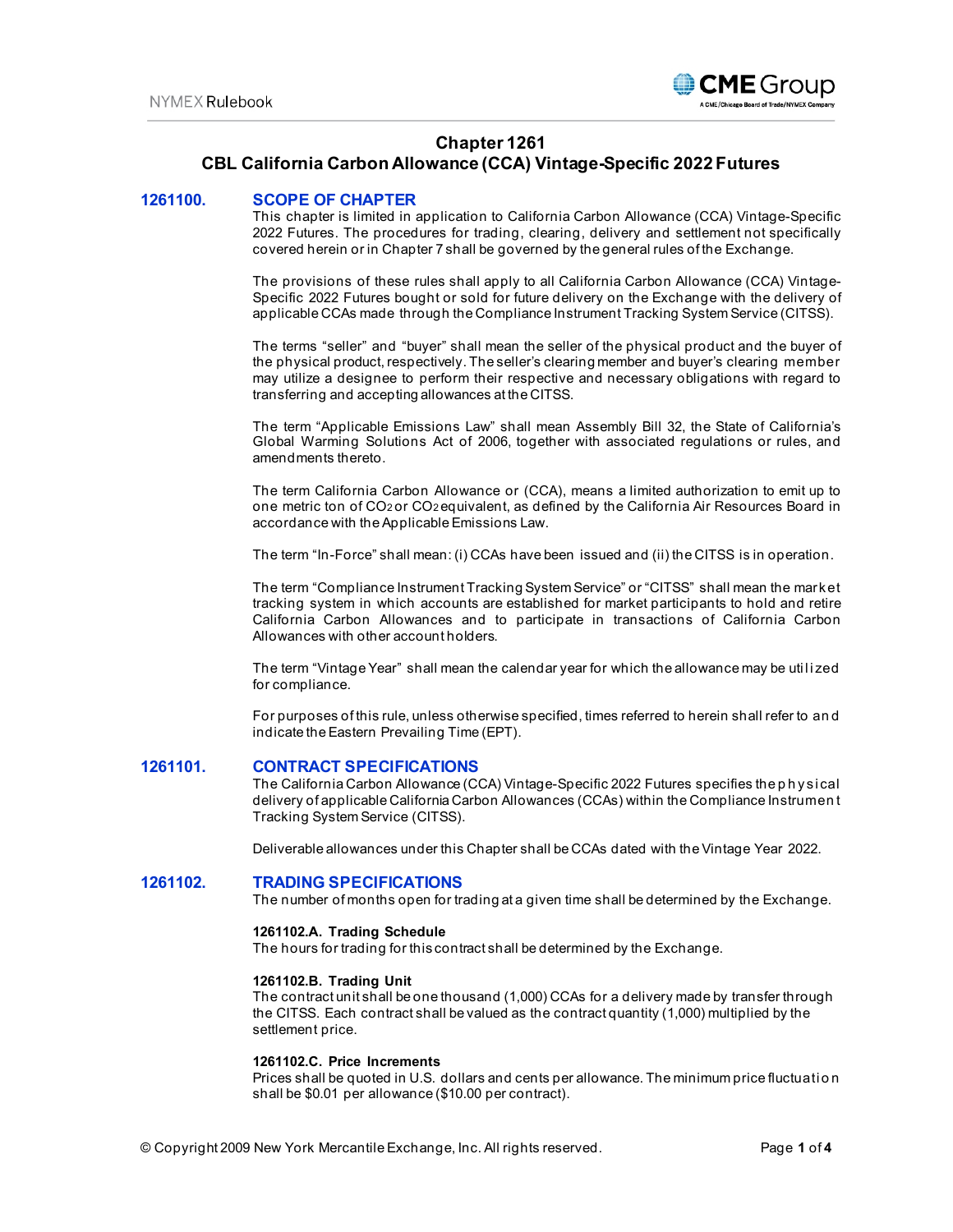

### **1261102.D. Position Limits, Exemptions, Position Accountability and Reportable Levels**

The applicable position limits and/or accountability levels, in addition to the reportable levels, are set forth in the Position Limit, Position Accountability and Reportable Level Table in the Interpretations & Special Notices Section of Chapter 5.

A Person seeking an exemption from position limits for bona fide commercial purp oses sh al l apply to the Market Regulation Department on forms provided by the Exchange, and the Market Regulation Department may grant qualified exemptions in its sole discretion.

Refer to Rule 559 for requirements concerning the aggregation of positions and allowable exemptions from the specified position limits.

### **1261102.E. Termination of Trading**

Trading shall cease on the third business day prior to the last business day of the contract month. Any contracts remaining open after the last day of trading must be

(a) Settled by delivery, which shall take place no later than the third business day after the termination of trading for the contract month, or

(b) Liquidated by means of a bona fide Exchange for Related Position (EFRP), pursuant to Exchange Rule 538. An EFRP is permitted in the expiring futures contract no later than two hours after trading terminates on the last day of trading of the expiring futures contract. An ERFP which establishes a futures position for either the buyer or the seller in an expired futures contract shall not be permitted following the termination of trading of an expired futures contract.

## **1261102.F. Final Settlement**

Final settlement shall occur on the business day following the last trading day.

# **1261103. DELIVERY**

CCA delivery shall comply with all requirements for the electronic transfer of allowances on the CITSS.

## **1261104. DELIVERY PROCEDURES**

The Exchange is a party to all deliveries under this contract and will receive allowances by electronic transfer from the seller's clearing member into the Clearing House holding acco unt at the CITSS. Following receipt from the seller's clearing member, the Exchange will deliver allowances from the Clearing House holding account to the CITSS holding account nominated by the buyer's clearing member.

All rights, title, and interest in and to, and risk of loss related to, the allowances will transfer upon receipt in the applicable CITSS account.

The seller's clearing member shall comply with such requirements and obligations imposed by or under applicable CITSS regulations in all respect material to the submission of the del i very of allowances noted in this rule. The buyer's clearing member shall comply with such requirements and obligations imposed by or under applicable CITSS regulations in all resp ect material to ensure the acceptance of a valid transfer into its holding account. Seller, buyer an d the Exchange shall obtain and adequately maintain at all times systems and technology as may be necessary in order to comply with CITSS regulations. The Exchange may make amendments to delivery and timing of delivery, which may have a material impact to the contract, and will notify the Clearing Members of such amendments resulting from amendments to CITSS regulations.

By transferring allowances to the Exchange, the seller's clearing member represents and warrants that, at the time of delivery, it has good and marketable title to such allowances, an d that such allowances are free and clear of all liens, security interests, claims, encumbrances and adverse claims.

#### **1261104.A. Responsibilities of Clearing Members**

1. Notice of Intention to Accept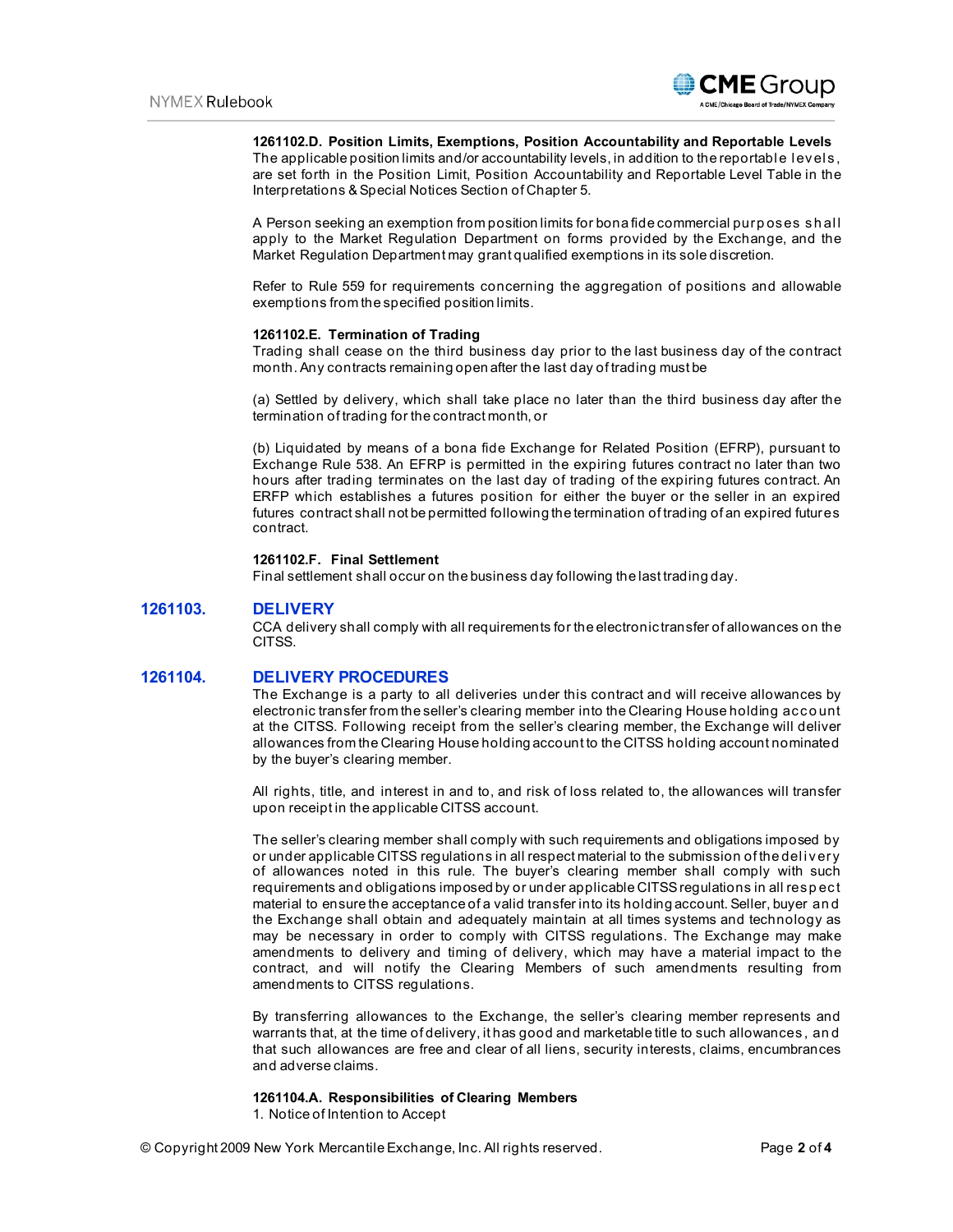

Exchange clearing members having open long positions shall provide the Clearing House wi th a Notice of Intention to Accept delivery by 11:00 a.m. on the second business day after the final day of trading providing number of contracts and any other information required by the Exchange.

#### 2. Notice of Intention to Deliver

Exchange clearing members having open short positions shall provide the Clearing House with a Notice of Intention to Deliver by 11:00 a.m. on the second business day after the final d ay o f trading providing number of contracts and any other information required by the Exchange.

#### **1261104.B. Final Settlement Price**

The final settlement price shall be the basis for delivery.

#### **1261104.C. Assignment Day**

The Clearing House shall allocate Notices of Intention to Accept and Notices of Intention to Deliver by matching positions, to the extent possible.

The Clearing House shall provide Assignment Notice Reports to the respective clearing members on the second business day after the final day of trading.

## **1261105. TIMING OF DELIVERY**

For purposes of this Rule 1261105,

"Delivery Period" shall mean the time between the final day of trading and the third business day following the final day of trading.

Delivery shall take place on the third business day after the final day of trading. Should the CITSS be inoperable during the Delivery Period due to periodic maintenance that is an Exchange business day, the Exchange shall have the option to extend the Delivery Period to the next valid business day at the Registry and Exchange.

- 1. The seller's clearing member shall transfer allowances subject to delivery to the Clearing House holding account of the CITSS by 10:00 a.m. on the third business day after the final day of trading of the delivery month.
- 2. The buyer's clearing member shall deposit / transfer payment equal to the full value of th e product to the designated Clearing House bank account by 10:00 a.m. on the third business day after the final day of trading of the delivery month.
- 3. For each buyer's clearing member that has satisfied its obligations under subsection (2) of this rule, the Clearing House shall initiate the process of transferring the allowances to th e buyer's clearing member's account at the CITSS by 12:00 p.m. on the third business day after the final day of trading of the delivery month.
- 4. The buyer's clearing member shall receive allowances from the Clearing House holding account of the CITSS by 3:00 p.m. on the third business day after the final day of trading of the delivery month.
- 5. For each seller's clearing member that has satisfied its obligations under subsection (1) o f this rule, the Clearing House shall pay the seller's clearing member full contract val ue by 3:00 p.m. on the third business day after the final day of trading of the delivery month.

# **1261106. DELIVERY MARGINS AND PAYMENT**

#### **1261106.A. Definitions**

For purposes of this Rule 1261106,

"Payment Date" shall mean the date on which the Clearing House transfers Payment in connection with a delivery to the seller's clearing member.

"Payment" shall include the settlement price, in U.S. dollars and cents, times the number of contracts times one thousand (1,000).